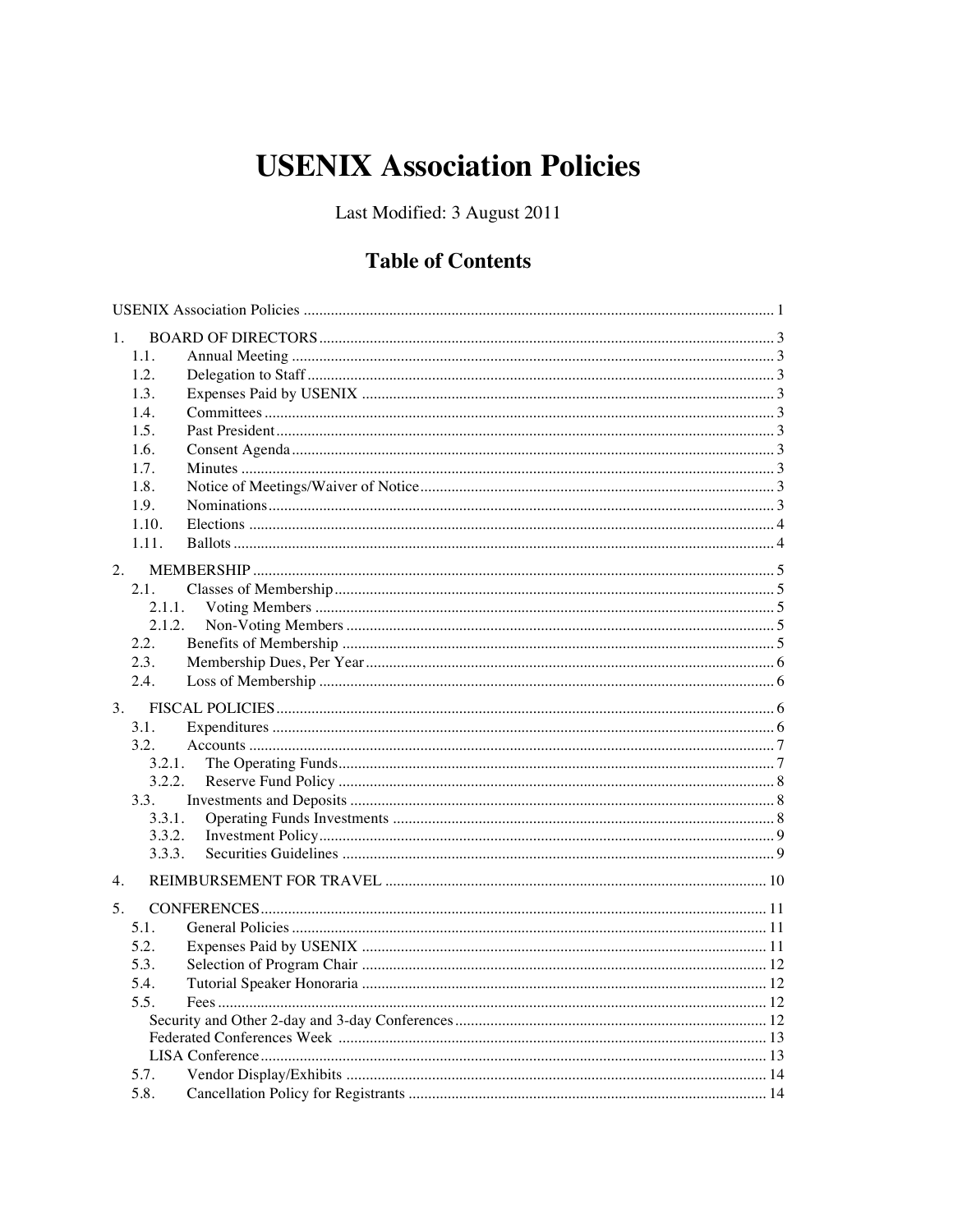| 6.<br>$6.1$ .             |  |
|---------------------------|--|
| 7.<br>7.1.<br>7.2.        |  |
| 8.<br>9.                  |  |
| 10 <sub>1</sub><br>10.1.  |  |
| 10.2<br>10.3.<br>$10.4$ . |  |
| 11.                       |  |
| 12.                       |  |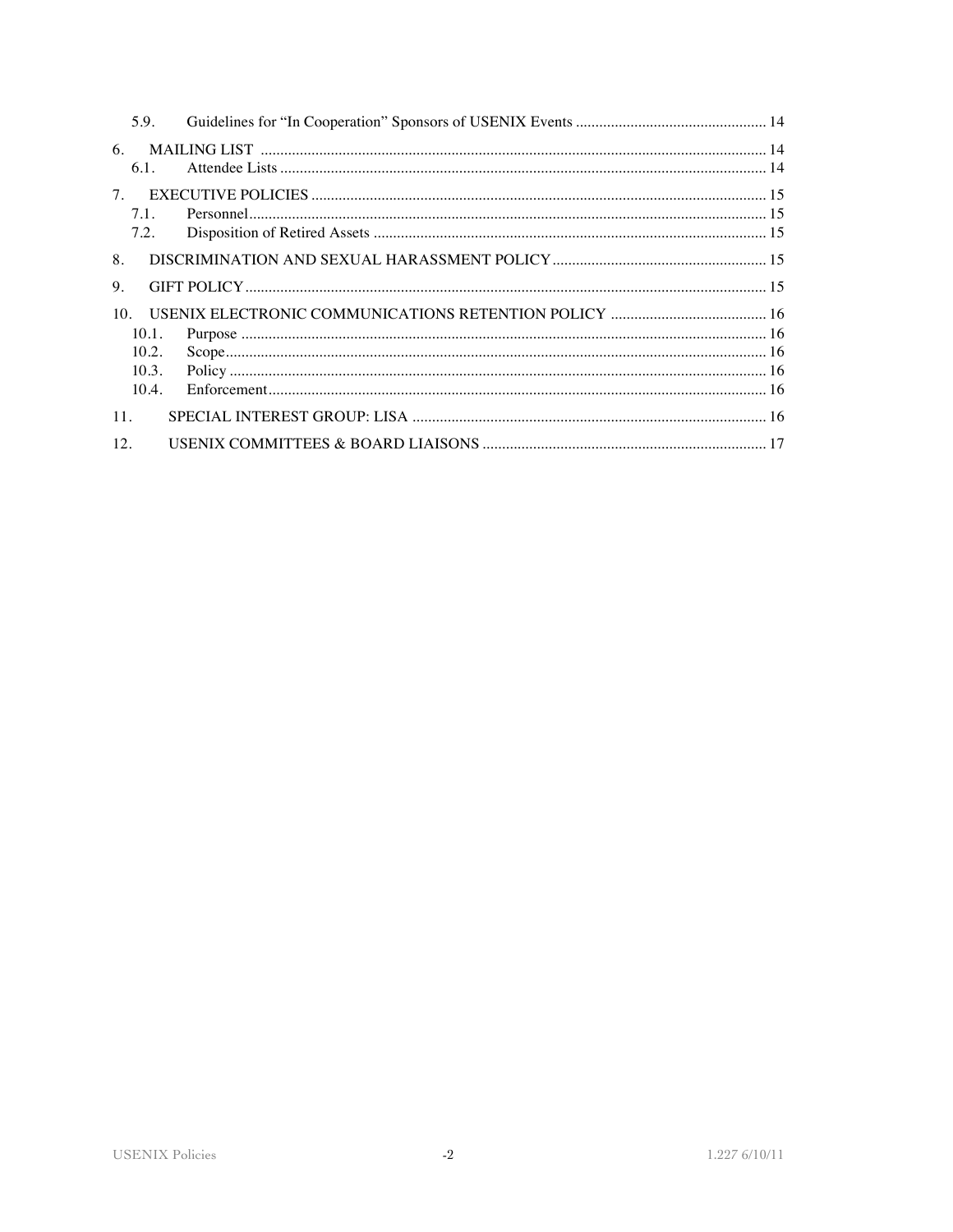# **1. BOARD OF DIRECTORS**

# **1.1. Annual Meeting**

The Annual Meeting will be held at the Association's Annual Technical Conference.

#### **1.2. Delegation to Staff**

In connection with their oversight of the day-to-day business of the Association, the Board hires an Executive Director, to whom they delegate their day-to-day responsibilities.

# **1.3. Expenses Paid by USENIX**

All reasonable and proper expenses of Board members for attendance at all Board meetings will be paid by USENIX.

All reasonable and proper expenses of Board members attending USENIX-sponsored events in North America that are not covered by the conference will be paid by the Association.

#### **1.4. Committees**

The Board authorizes the President to strike committees.

#### **1.5. Past President**

The ex-President shall become an ex-officio, non-voting member of the Board of Directors, for a period of one year, unless re-elected as a Board member.

#### **1.6. Consent Agenda**

Typical consent agenda items will be informational in nature, although this is not required.

The consent agenda is addressed at the beginning of the meeting, in particular, before considering changes to the main agenda. No discussion of any kind is allowed. However, if anyone wants to discuss any item, that item is removed from the consent agenda without challenge. Discussion of the removed item may either be added to the agenda for the current meeting, or postponed to a later meeting.

No expenditures may be authorized or approved by consent items. It is expected that consent items may and will—report on budget matters, in which case they should be marked as such, so as to facilitate monitoring of the budget. It is suggested that budget-related items reference the Board action that approved the expenditure in question.

# **1.7. Minutes**

Minutes of all regular meetings of the Board shall be taken by the Executive Director, Secretary, or designee. Said minutes will be kept on file at the USENIX Office. Summaries of the minutes will be published in *;login:* as soon as practical after each meeting.

Minutes of executive sessions are to be kept confidential, and delivered to the Association's attorney for safekeeping.

# **1.8. Notice of Meetings/Waiver of Notice**

Notice of the place, date, and time of each special meeting shall be given each director by whom it is not waived by letter or by authenticated electronic means not less than ten days before the meeting. Unless otherwise indicated in the notice thereof, any and all business may be transacted at a special meeting. Waiver of notice of special meetings shall be by letter or by authenticated electronic means addressed to the President.

#### **1.9. Nominations**

When selecting a chair for the nominating committee, as set forth herein and in the Bylaws, the Board should choose a Member who intends not to run for the Board in the election for which they will be presenting nominations. Said Chair should be advised that the Board requests that all members of the nominating committee also intend not to run. Nominations from the Nominating Committee shall be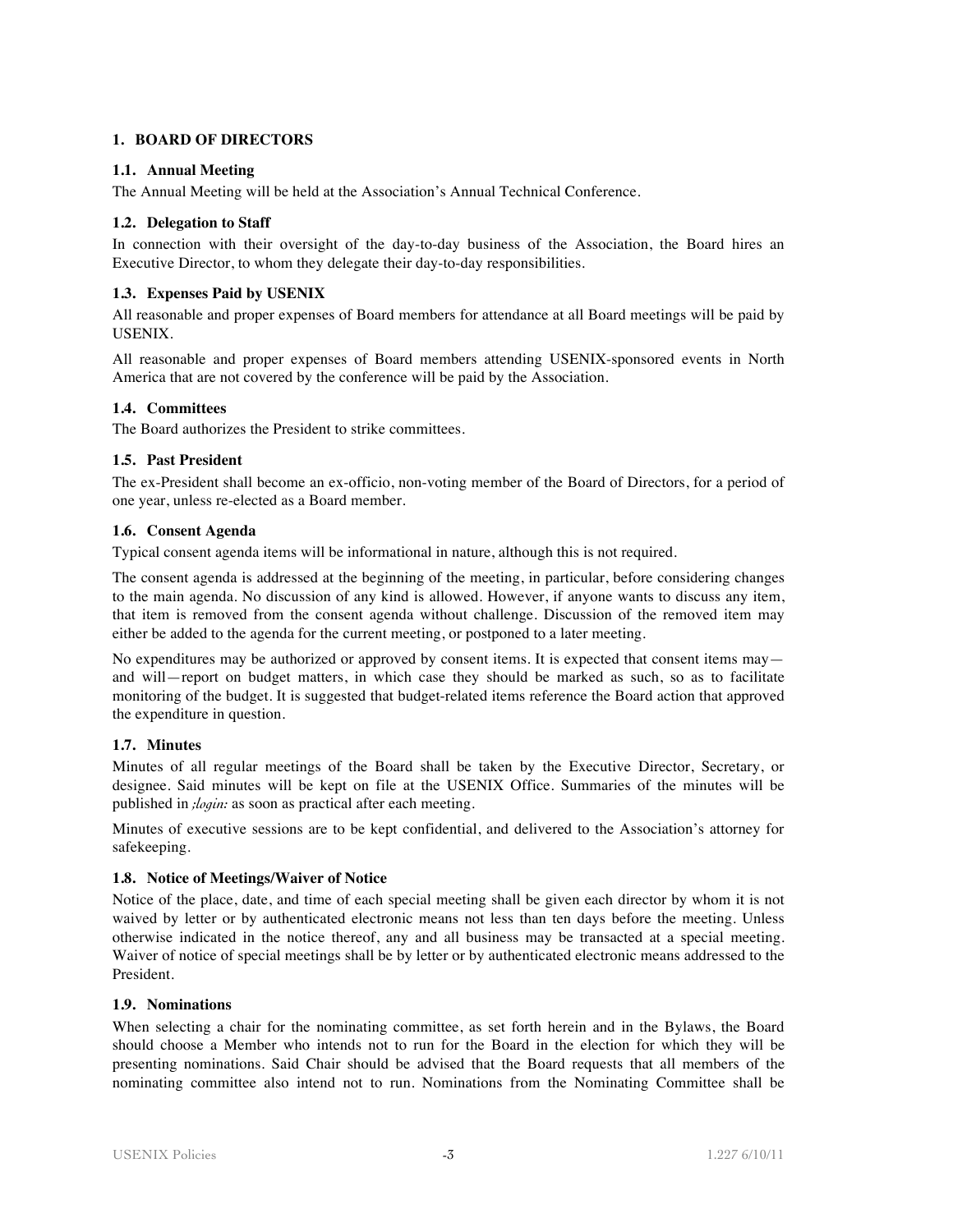announced by publishing the Committee's report in the Association's newsletter, including the signatures of all Committee members. All valid nominations shall appear as candidates on the election ballot.

#### **1.10. Elections**

Within four weeks following the close of nominations the Secretary shall cause to be compiled and mailed to all voting members a ballot that includes a brief summary of the qualifications of each candidate. All voting, including on the election of Directors but excepting where otherwise required by law, shall be either by written or electronic ballot received by the Association as it shall specify in its published announcements of voting events.

The Secretary shall designate a date for the ballot to be distributed to its members. If distributed by mail, each ballot must bear a due date not less than four nor more than six weeks after the date of entry of the ballot into the mail and shall be distributed by first class mail for domestic members and by airmail for international members. If by electronic means, this policies document will set forth the procedures for distribution. The ballots will be counted within two weeks following the due date. No ballots received after the due date will be counted, regardless of postmark.

All elections shall be determined by a plurality of the votes cast, and except as otherwise required by law, all other matters shall be determined by a majority of the votes cast. In the event of a dispute over the outcome of a vote of the members, the Executive Director shall select an independent third party to audit the ballots, and the result of that audit shall be published.

Ties with respect to the votes cast for candidates for any Office and the Directorship receiving the least number of votes shall result in run-off elections, the results of which shall be determined by a majority of the votes cast for each such position. The Secretary shall designate a date for ballots to be distributed to members for such run-off election; which date shall be no later than three weeks following the date on which the results of the prior election has been announced to the membership. All other procedures with respect to run-off elections shall be as described herein for other elections.

The newly elected Directors shall be informed of the results and of the date that their term begins, within one week of the results of the election being known. The results of the vote will be announced to the members immediately thereafter.

#### **1.11. Ballots**

#### **1.11.1. Ballot paper**

Two versions of the ballots shall be produced. The two shall be distinguished by paper color and shall vary otherwise only in the order in which candidates are presented.

The ballot shall be divided into two sections. The first section shall list the officer candidates, arranged in the following order: President, Vice President, Secretary, Treasurer. If more than one candidate runs for an office, the candidate name order shall be varied in the two versions of the ballot. Beside each candidate's name one voting box shall appear.'

The explanatory text for this part is:

"For each officer position, mark at most one candidate. If more than one box is marked for a position, the ballot will be considered null and void. For each position, the candidate with the most votes is elected [see bylaws 3.4.5]."

The second part of the ballot shall contain the candidates for Directors at Large. The candidate order shall be varied in the two versions of the ballot. Beside each candidate's name one voting box shall appear.

The explanatory text for this part is:

"Mark at most 4 candidates. If more than 4 boxes are marked for Director at Large, the ballot shall be considered null and void. The 4 candidates with the most votes are elected [see bylaws 3.4.6]."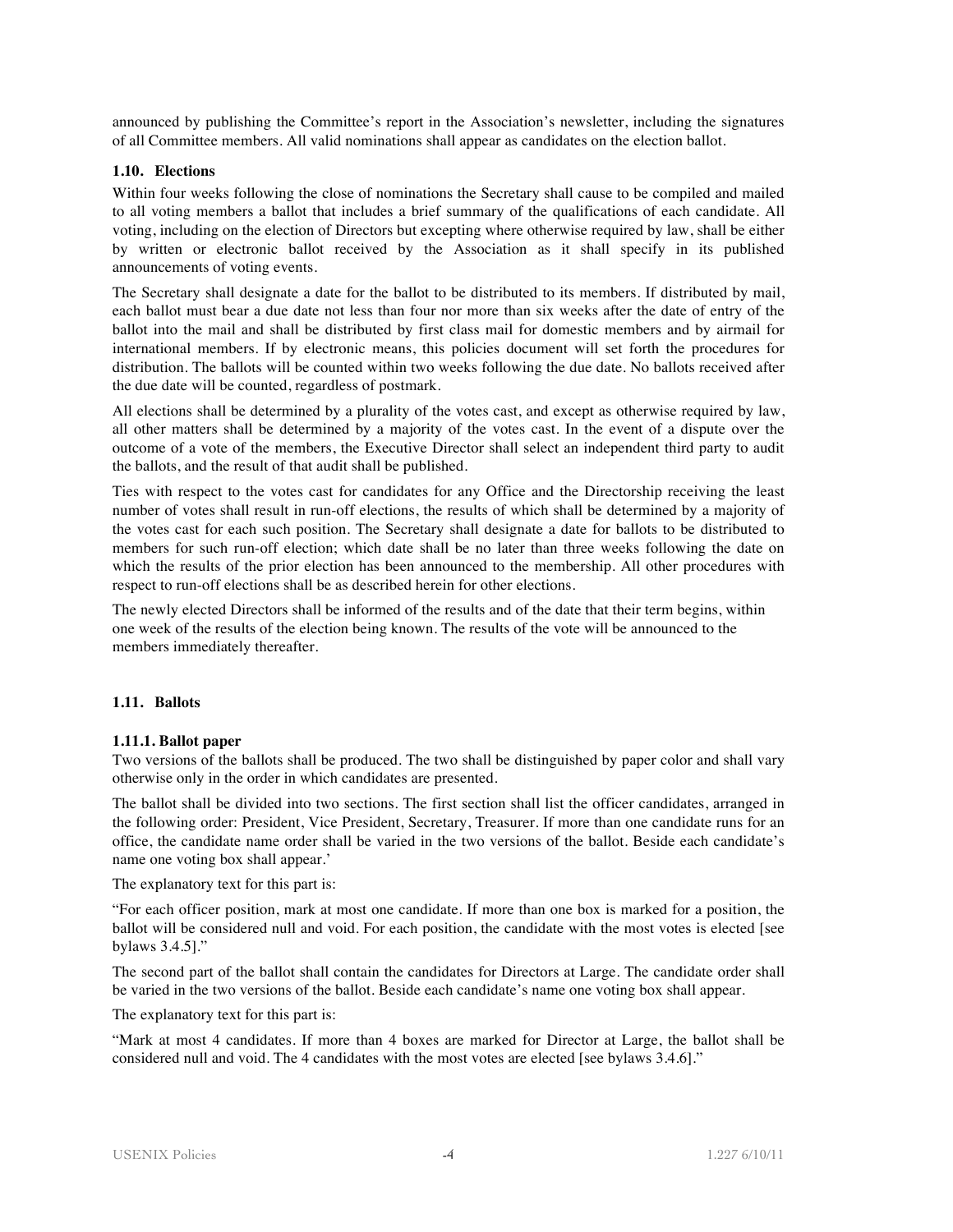#### **1.11.2. Ballot booklet**

The ballot booklet shall contain the statement written by each candidate. The statement length may be limited by space constraints, at staff discretion, but candidates must approve their final statement before publication. If an approved statement has not been received by the announced date, no statement will appear for that candidate. A photo of the candidate may optionally be provided. The sections will be presented in this order: President, Vice President, Secretary, Treasurer, Directors at Large. If there are multiple candidates for a position, they shall be presented in alphabetical order within the relevant section.

No explanatory text shall be included.

#### **1.11.3. Ballot Web site**

The Web site shall present the approved candidate statements and photos, in the order in which they appear in the ballot booklet. Extended statements may be provided for the Web site, at the candidate's sole discretion. The candidate may, if he or she wishes, also provide a URL and/or email address which will be included in the candidate's Web statement.

#### **2. MEMBERSHIP**

#### **2.1. Classes of Membership**

The Association offers the following classes of membership:

#### **2.1.1. Voting Members**

- Individual Member. Any person who, or organization which, has a bona fide interest in the purposes of the Association, is eligible to become an Individual Member.
- Institutional Member (Corporate and Educational). Any person who, or organization that, has a bona fide interest in the purposes of the Association is eligible to become an Institutional Member. Only a single designated representative of an institution is eligible to receive member benefits.
- Honorary Member. The Board at its sole discretion can appoint any person who or organization which has a bona fide interest in the purposes of the Association as honorary members. Such members will not be required to pay dues.
- Affiliate Member liaison. The designated representative of an Affiliate Group shall be considered an Individual Member.
- Retired Member. Any person who is retired and not gainfully employed is eligible to become a Retired Member.
- Special Circumstances Member. Any person who has experienced financial hardship due to unemployment, disability, or hardship resulting in severely diminished funds for membership, and submits a statement attesting to his/her circumstances.

#### **2.1.2. Non-Voting Members**

- Student Member. Any full time student at an accredited institution is eligible to become a student member.
- Individual complimentary members
- University outreach representatives
- Affiliate Group members. Any member of an approved group is eligible to become an affiliate member. An approved group must have a minimum of 100 affiliate members who will share a common expiration date. A single payment shall be made for the entire group annually.
- The Board may establish additional classes of non-voting members as it sees fit.

#### **2.2. Benefits of Membership**

The benefits of USENIX membership are

- A subscription to *;login:*
- Immediate access to conference videos as they are posted
- Access to the Online Library, which contains the latest USENIX proceedings on the USENIX Web site.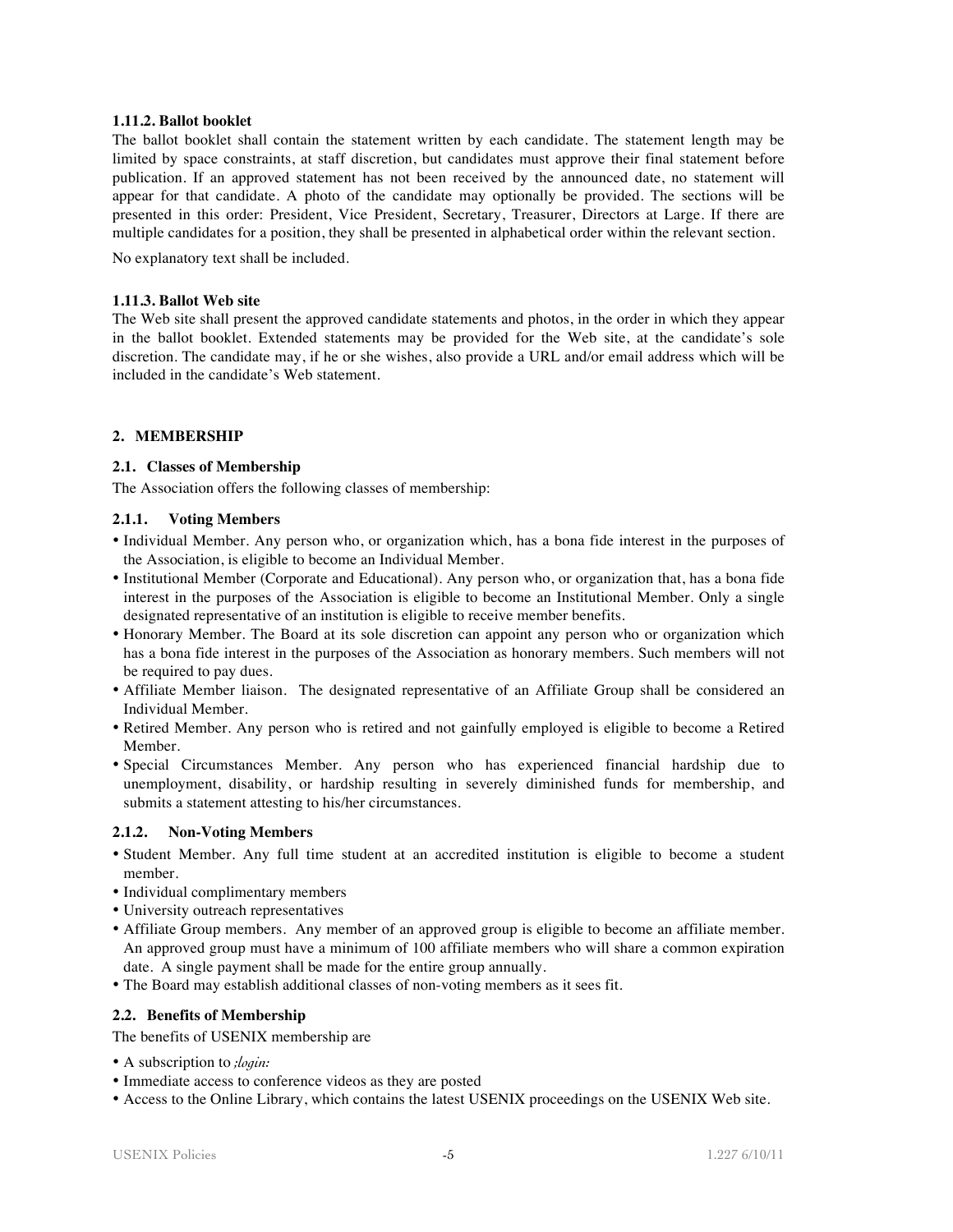- Access to USENIX Jobs Board
- The right to vote on matters affecting the Association and for its Directors.
- Discounts on USENIX Conference registration fees

• Discounts on purchases of industry-related publications.

Educational, Corporate, and University Outreach Members may request additional copies of *;login:*, and also receive an electronic subscription to the Proceedings of all conferences produced during the membership term. Corporate members receive the membership discount on technical sessions at our conferences for up to five (5) attendees.

LISA-SIG members will receive discounted registration at the LISA Conference; one free Short Topics booklet per year and a discount on booklets purchased; and access to a members' mailing list, systems administration Jobs Board, and the members-only section of the LISA SIG website. LISA-SIG members must also be members of USENIX.

In view of Mel Ferentz, Lou Katz, and Debbie Scherrer's contributions to the USENIX Association and its predecessors, they are granted lifetime Honorary Memberships in the Association.

|                             | USENIX,<br>As of Mar.<br>12, 2010 | LISA SIG<br>(with USENIX<br>membership) |
|-----------------------------|-----------------------------------|-----------------------------------------|
| Individual                  | \$125                             | \$35                                    |
| Individual, ; login: online | 100                               |                                         |
| Affiliate                   | 120                               |                                         |
| Student                     | 50                                | 30                                      |
| Educational                 | 260                               |                                         |
| Corporate                   | 495                               |                                         |
| Retired & Special           | 50                                |                                         |

#### **2.3. Membership Dues, Per Year**

#### **2.4. Loss of Membership**

Members shall lose their membership upon expiration, or written notice from the Association, after it has been determined that they have failed to renew their membership, or as otherwise determined by the Board. A loss of membership may be appealed in writing within 90 days, addressed to the Executive Director, or any Board member, stating why membership should be reinstated. The Board of Directors shall act upon an appeal within 90 days of its receipt, and shall notify the appellant in writing of its decision within thirty days thereafter.

#### **3. FISCAL POLICIES**

#### **3.1. Expenditures**

The Executive Director shall report to the Board on the state of the budget at each in person Board meeting, and to the Treasurer monthly.

Each Board member may authorize expenditures, not to exceed a total of \$1000, between meetings. Any such authorizations shall be reported at the meeting following the authorization.

The USENIX attorney shall review all contracts that involve sums that are greater than \$25,000.

The Executive Director or designee approves all expenditures. Functional managers authorize the expenses for their department. However, the Executive Director approves every expense over \$20,000.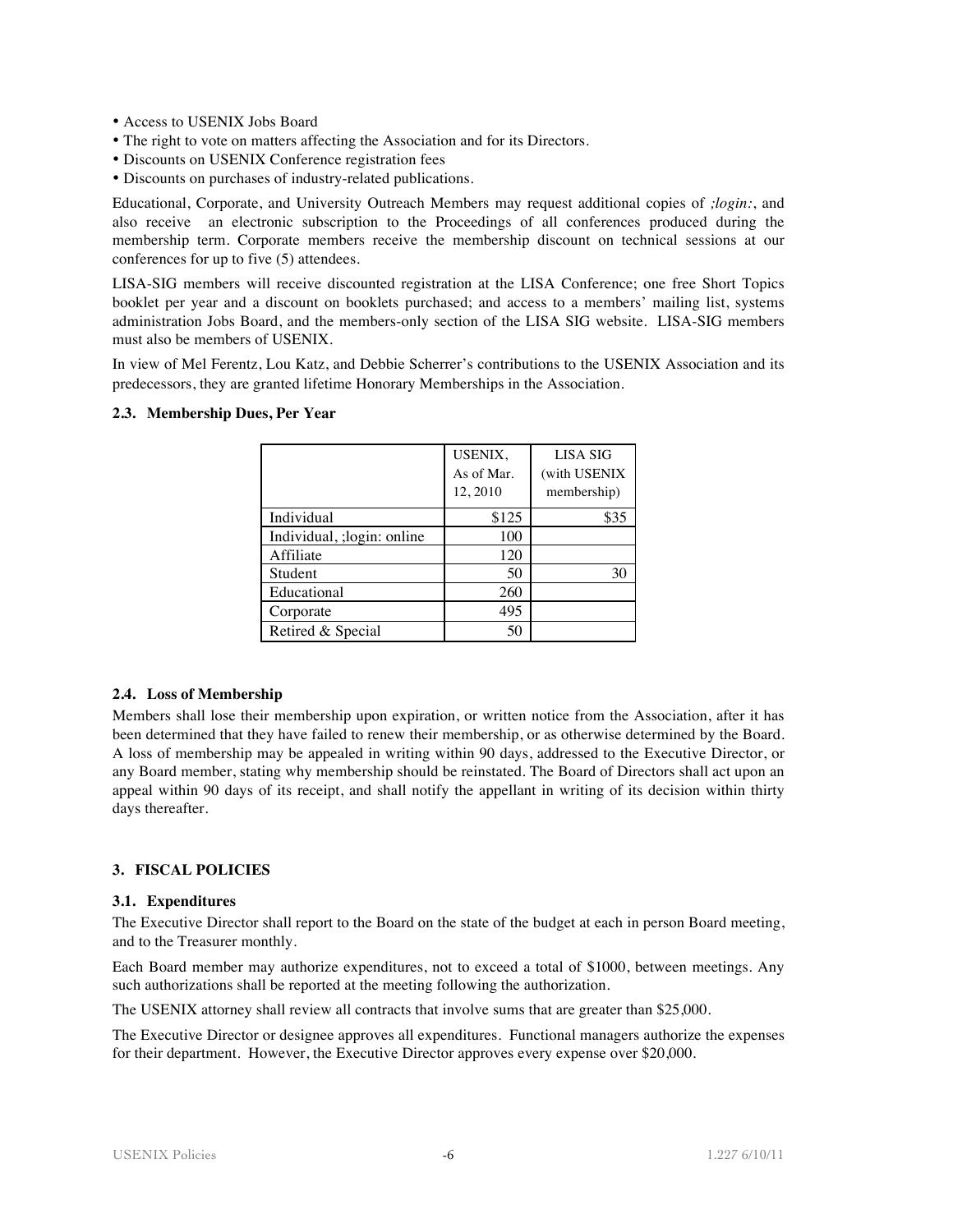# **3.2. Accounts**

USENIX will maintain two separate sets of accounts: one for annual operating funds and another for longterm reserve funds. The division of USENIX monies into operating expenses and reserve funds is intended to facilitate budgeting and monitoring the status of this effort to increase reserves.

The operating funds are invested according to the fiscal policy described in the Investments and Deposits section below. The management and guidelines for the two sets of accounts are specified in this section and are intended to reflect their different purposes.

For the operating funds, the controls are intended to facilitate Staff efforts to efficiently manage the Association. The liquidity of these monies is essential to the functioning of the Association and, while the safety of the principal is important, the yield is less so.

For the reserve funds, the controls are intended to emphasize the role of these monies as the savings of the Association and to highlight any need to dip into these savings. The yield of these investments is important but is limited by the conservative guidelines described below; liquidity is less crucial as the funds should not be used to cover any operating expenses except in time of disaster.

The Treasurer and the Executive Director together shall have the authority to close old accounts and open new accounts. The movement of all monies shall follow the restrictions specified below for simple movement between accounts and for expenditures. If any of the individuals specified below cannot perform their duties or are unavailable for medical or foreign travel reasons, then any other officer of the Board of Directors is authorized to act in their stead.

The Board of Directors shall approve the selection of an independent certified public accounting firm to perform an annual review of the complete financial books and records of the organization in conformity with standards established by the AICPA. Under the AICPA standards, this firm may provide consulting or other services during the year, but may not maintain the basic books and records of the organization. During the year, the USENIX Office shall maintain a general ledger on a monthly basis and shall produce accrual based financial statements encompassing all financial activity of the organization, including branch offices.

# **3.2.1. The Operating Funds**

The operating funds of the Association are divided across checking accounts and temporary investment accounts. Any and all monies may be freely moved among any of the operating funds accounts held under the name of the USENIX Office, and from any of these accounts into the reserve fund accounts held under the name of the USENIX Office. expenditures shall be made from the checking accounts. At the beginning of any quarter, the operating fund accounts should have monies to cover the G&A and personnel costs and reasonable estimates of pre-Conference and pre-Workshop costs for the quarter. The Executive Director, IS/Production Director, and Treasurer will use conservative estimates so as to assure that sufficient funds are available. This work has always been a part of the selection of the Association's various investments.

The monies in all checking accounts will be held below the limit insured by the FDIC by moving funds into any of the temporary investment accounts. The maximum amount permitted in a given checking account should track any changes to the amount insured by the FDIC so as to remain below that maximum. Checking accounts which serve as petty cash accounts will be held below \$6000 at all times.

All checking and temporary investment accounts will be maintained and controlled by the individuals filling the positions specified below and, while there should be no restrictions on moving monies among these accounts, expenditures in excess of \$75,000 shall require two signatures.

On these accounts, the Executive Director, the IS/Production Director, and any current member of the Board of Directors are authorized to appear on the Banks' signature cards. When one signature is required on any operating fund account, either the Executive Director or the IS/Production Director can sign. When one signature is required on any petty cash checking account, any employee designated by the Executive Director. When two signatures are required on any of these accounts, the Executive Director together with the IS/Production Director or either Staff member with any current member of the Board of Directors are authorized to co-sign.

Checking accounts: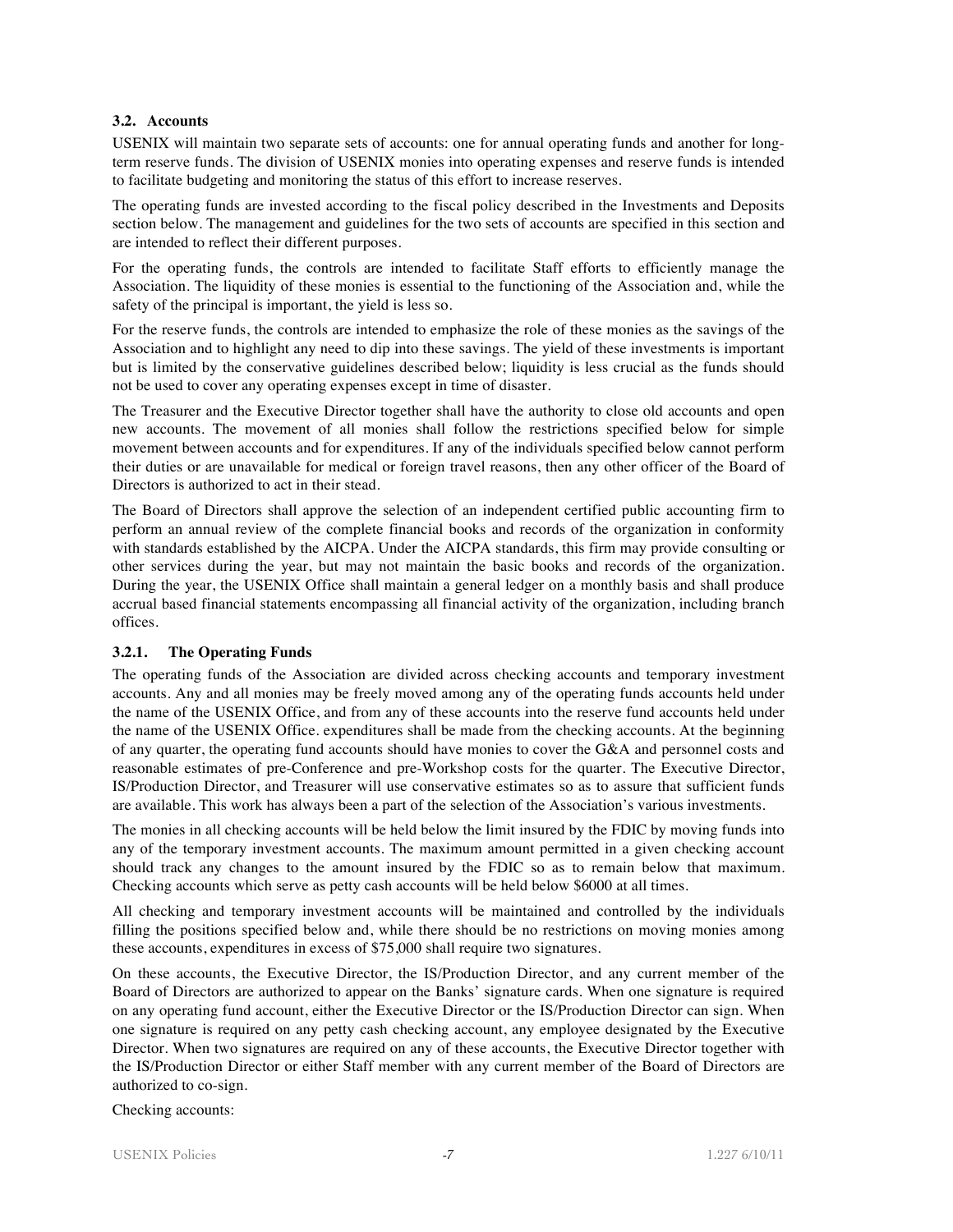• USENIX Office accounts (managed by Executive Director)

All expenditures shall be made from the checking accounts. Two signatures are required for expenditures over \$75,000. Multiple checks should never be written at one time to a single payee in order to avoid the multiple signature requirement.

Temporary investment accounts:

• USENIX Office accounts (managed by Executive Director)

All monies shall be invested according to the fiscal policy described in the Investments and Deposits section below. Monies deposited into these investment accounts may be transferred by the authorized Staff member as necessary and convenient into any of the checking accounts held under the name of USENIX within the maximum insured by the FDIC.

#### **3.2.2. Reserve Fund Policy**

The Reserve Fund is a clearly segregated, professionally managed investment account. These monies have been set aside over the years from donations and operating excesses in good times, to serve as a reserve for the Association in tough economic times, and when unforeseen circumstances occur.

It is the Board's intention to add to the Reserve annually whenever possible. The Board also may choose to draw on the Reserve to subsidize the operating budget when times are lean, and it is difficult to otherwise balance the operating budget. As part of the budget approval process, the Executive Director shall make a recommendation to be approved by the Board, to either appropriate funds from the Reserve, or plan to add to it.

It is not the intention of the board to allow the Reserve Fund to grow without bound. Should the fund grow beyond a size deemed by the Board to be prudent for stabilizing ongoing operations and providing security for the Association, the Board will endeavor to use excessive surplus to support and nurture activities consistent with the goals of the Association.

In addition, there are substantial funds designated as Operating Funds. These funds provide working capital to the operations of the Association. Since these funds must carry the Association's activities comfortably through their heaviest working capital needs, the level of cash needed will depend heavily upon the conference schedule for the upcoming year and the size of the cash flow swings. If the Operating Fund requirements change, the Executive Director may ask the Board to allocate funds to or from the Reserve, on a temporary or permanent basis.

Should an emergency arise requiring an immediate transfer of money from the Reserve fund to the Operating Funds, the Executive Director shall convene a meeting of the Board of Directors, either in person, telephonically, or via electronic mail to approve the transfer. If, after due diligence, such a meeting cannot be convened in the necessary amount of time, the Executive Director and Treasurer, after consulting with all available Board members in whatever manner is feasible, are jointly authorized to transfer the funds. In any case, any such transfer shall be immediately communicated to the Board and a report on the current fiscal status of the Association shall be communicated to the Board as soon as practical but in any event no later than the next Board meeting.

# **3.3. Investments and Deposits**

It is the policy of the USENIX Association

- 1. To obtain the maximum prudent return on funds while ensuring protection of invested cash. USENIX investments must not be designed for speculation; however, it is recognized that all investments carry with them some degree of risk, and
- 2. To ensure that USENIX has adequate cash-on-hand to meet operating expenses.

# **3.3.1. Operating Funds Investments**

Operating funds may be invested in any of the following: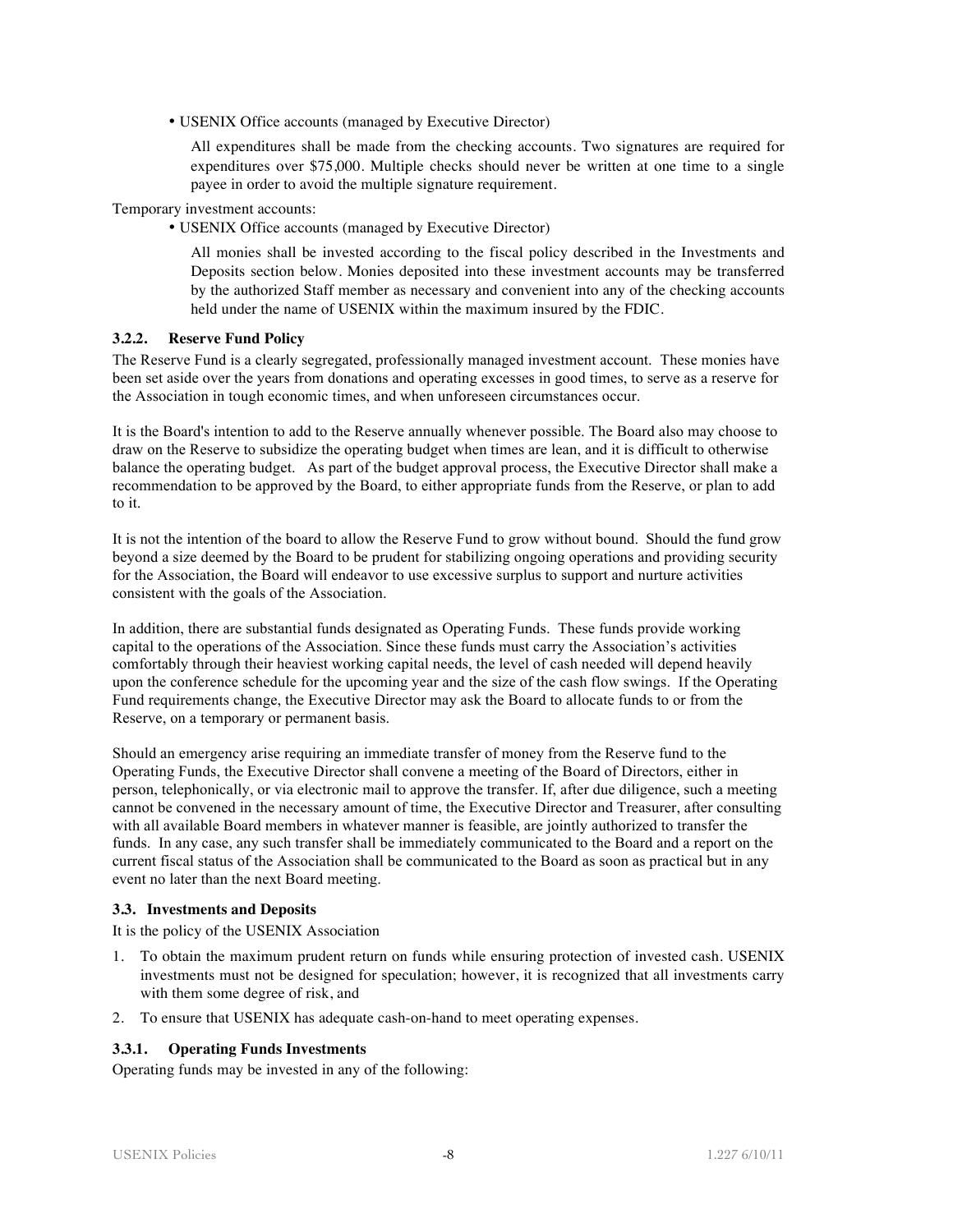- Federally insured certificates of deposit, federally insured savings accounts, and money market funds that invest in United States Government securities that are backed by the full faith and credit of the United States Government;
- United States Treasury Bills and Notes and United States Government Securities that are backed by the full faith and credit of the United States Government;
- AAA rated bonds and United States Government guaranteed mutual funds;
- Federally insured interest-bearing checking accounts; and
- Funds trading in only these investments and regulated by the Securities and Exchange Commission

#### **3.3.2. Investment Policy**

As of December 31, 2010 the reserve fund was approximately \$5,887,267. Objectives for the Fund are:

- To maximize return within reasonable and prudent levels of risk.
- To provide exposure to a wide range of investment opportunities in various markets while limiting risk exposure through prudent diversification.

The investment guidelines are based upon an investment horizon of greater than five years; therefore cyclical fluctuations should be viewed with appropriate perspective.

Short-term liquidity requirements are anticipated to be minimal. The Association's spending policy indicates that 5% of the principal balance is to be distributed annually for funding "good works". The Reserve fund also serves as the "safety net" of the Association, and assets kept in shorter term fixed income investments are intended to provide this function.

USENIX recognizes and acknowledges that some risk must be assumed in order to achieve long-term investment objectives.

In general, USENIX would like the assets to earn a targeted return which exceeds the spending plan of 5% and which allows the reserve fund to grow at a moderate rate, with the intention of keeping up with inflation and growth in membership. It is the goal of the Association to invest the "safety-net" portion of the reserve fund in a conservative way that emphasizes capital conservation. The balance of the fund may be invested in more aggressive investment vehicles

The Executive Director and the Treasurer shall set the goals and investment guidelines for the money managers based on their judgment of the needed "safety net" and the growth of the organization.

The desired investment objective is a long-term rate of return on assets that is superior to the performance of the Standard & Poor 500 Index for the equity portion of the portfolio, measured over a full market cycle of 5 to 7 years. The fixed income portfolio should be measured against an appropriate comparative index. The results should always be measured on a net of fee basis.

# **3.3.3. Securities Guidelines**

The following are provided as general guidelines:

Equity Position: As a result of evaluation and guidance that concluded with a reduction in the Equity portion of portfolio to further preserve capital and limit risk; while allowing reasonable growth through prudent investment vehicles domestically and abroad.

Fixed Income Position: To further capital preservation and provide moderate income into portfolio it is concluded that an increase into the Fixed Income position shall be increased to a level to achieve desired long-term investment objectives.

• Equity Securities – Target 45-60% of portfolio (%'s to be determined by the Executive Director and Treasurer)

Equity holdings in any one company should not exceed more than 5% of the market value of the Reserve Fund. Not more than 20% of the market value of the portfolio should be invested in any one economic sector.

• Domestic Equity (Large) – Target Range 35-45% of Portfolio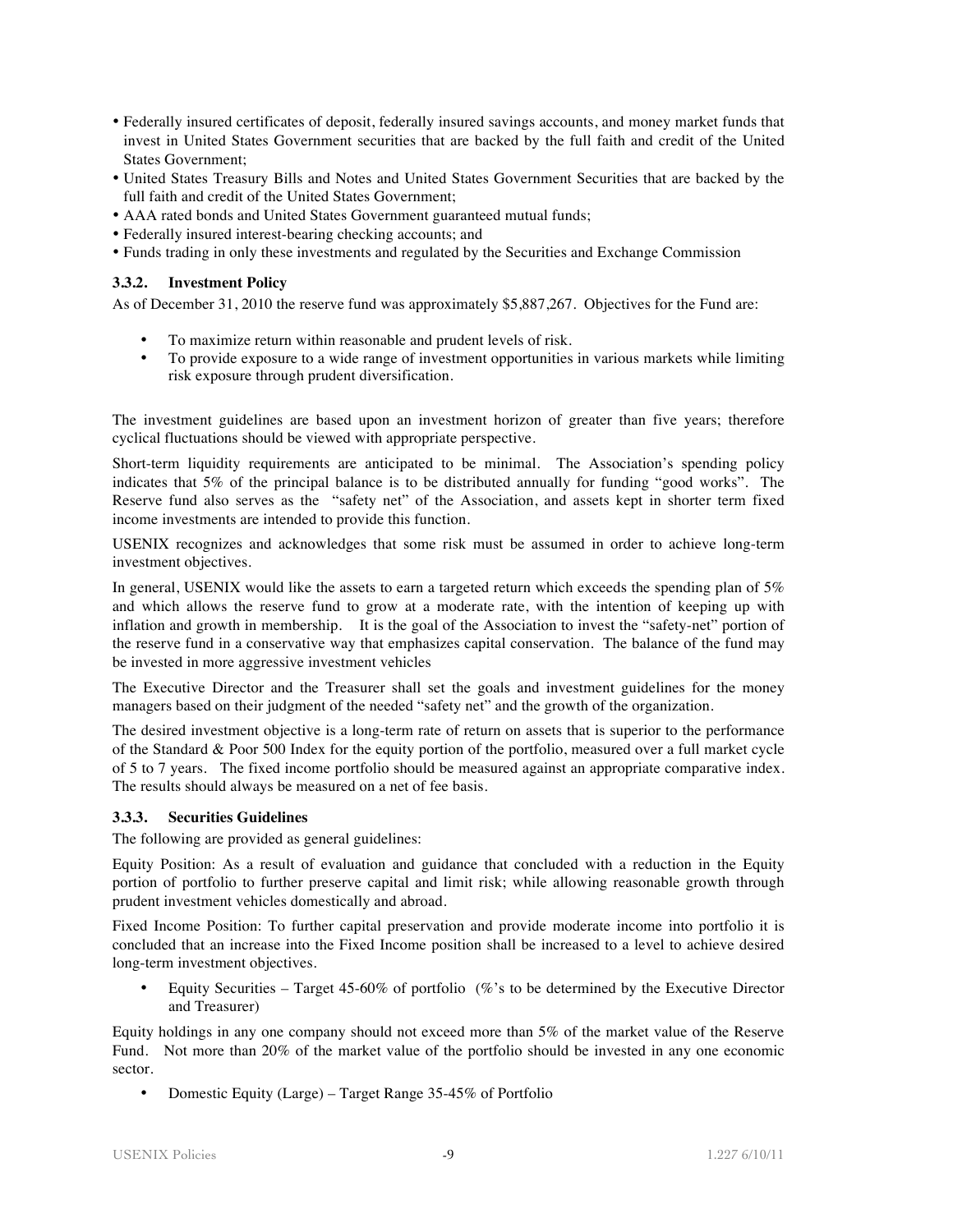Equity holdings shall consist of readily available marketable securities of corporations that are actively traded on the major U.S. exchanges, and markets and mutual funds consisting of such securities. The managers shall have the discretion to invest a portion of the assets in cash reserves when they deem appropriate. However, the managers will be evaluated against their peers on the performance of the total funds under their direct management. Holdings of individual securities shall be large enough for easy liquidation. Equities should be re-balanced at least annually.

• International Equity (Large) – Target Range 15-25% of Portfolio

To further take advantage of the greater globalization of the world and domestic economy and that more than 50% of the GWP is produced by non-U.S. countries it is concluded that to efficiently continue to maintain exposure to a wide range of investment opportunities in various markets while limiting risk exposure through prudent diversification that an exposure to international growth of non-domestic large companies is practical to the overall long term investment objective. The portfolio will consist of individual large foreign equity holdings that are traded on major foreign exchanges. The International equity securities shall be large capitalization companies.

• Fixed Income Securities – Target 40-55% of portfolio

Eligible investments include U.S. corporate fixed income securities, asset backed securities, non-U.S. fixed income securities, and cash equivalents. The core of this portion of the portfolio should be comprised of high quality corporate bonds and government securities with duration of less than five years.

All fixed income securities held in the portfolio shall have Moody's Standard & Poor's and/or Fitch's credit quality rating of no less than BBB. U.S. Treasury and U.S. government agencies, which are unrated

Securities, are qualified for inclusion in any portfolio. No more than 20% of the market value of the portfolio shall be rated less than single "A" quality, unless the manger has specific written authorization.

The exposure of the portfolio to any one company, other than securities of the U.S. Government or agencies, shall not exceed 5% of the market value of the portfolio. The exposure to one mutual fund shall not exceed 10% of the portfolio. Non-U.S. fixed income securities should not exceed 10% of the portfolio.

# **4. REIMBURSEMENT FOR TRAVEL**

Expenses are reimbursed for travel costs incurred directly on USENIX Association business as previously authorized by members of the Board of Directors, the Executive Director, Conference Manager, and the Training Program Coordinator. Travel expenses must be reasonable. Unusual accommodations, transportation unrelated to USENIX, extended stays beyond the period of USENIX business, etc. will not be reimbursed. The following guidelines apply:

- 1. Air travel will only be reimbursed at the tourist or coach fare level for the most direct route on a scheduled airline.
- 2. Note: If there is a substantially lower airfare for staying over on a Saturday night, USENIX will pay for the additional nights and meals (provided the sum total is less than or equal to the higher airfare without the Saturday night stay).
- 3. Ground Transportation: Taxi or airport shuttle transportation will be reimbursed. Limousine transportation is not reimbursable, unless the rate is equal to or less than that of taxi or airport shuttle. Personal auto use will be reimbursed at the IRS statutory mileage rate of  $50¢$  per mile (as of 03/01/10), up to the equivalent rate for air travel at the coach fare for the same itinerary. Tolls will also be reimbursed.
- 4. Car Rentals: Car rentals must have prior authorization by the Executive Director or Conference Managers. Reimbursement for car rentals will only be made after the original of the rental contract has been submitted USENIX.
- 5. Hotel: Your lodging at the conference hotel will be billed directly to USENIX. Lodging not directly billed to USENIX will be reimbursed upon presentation of the original of the hotel bill.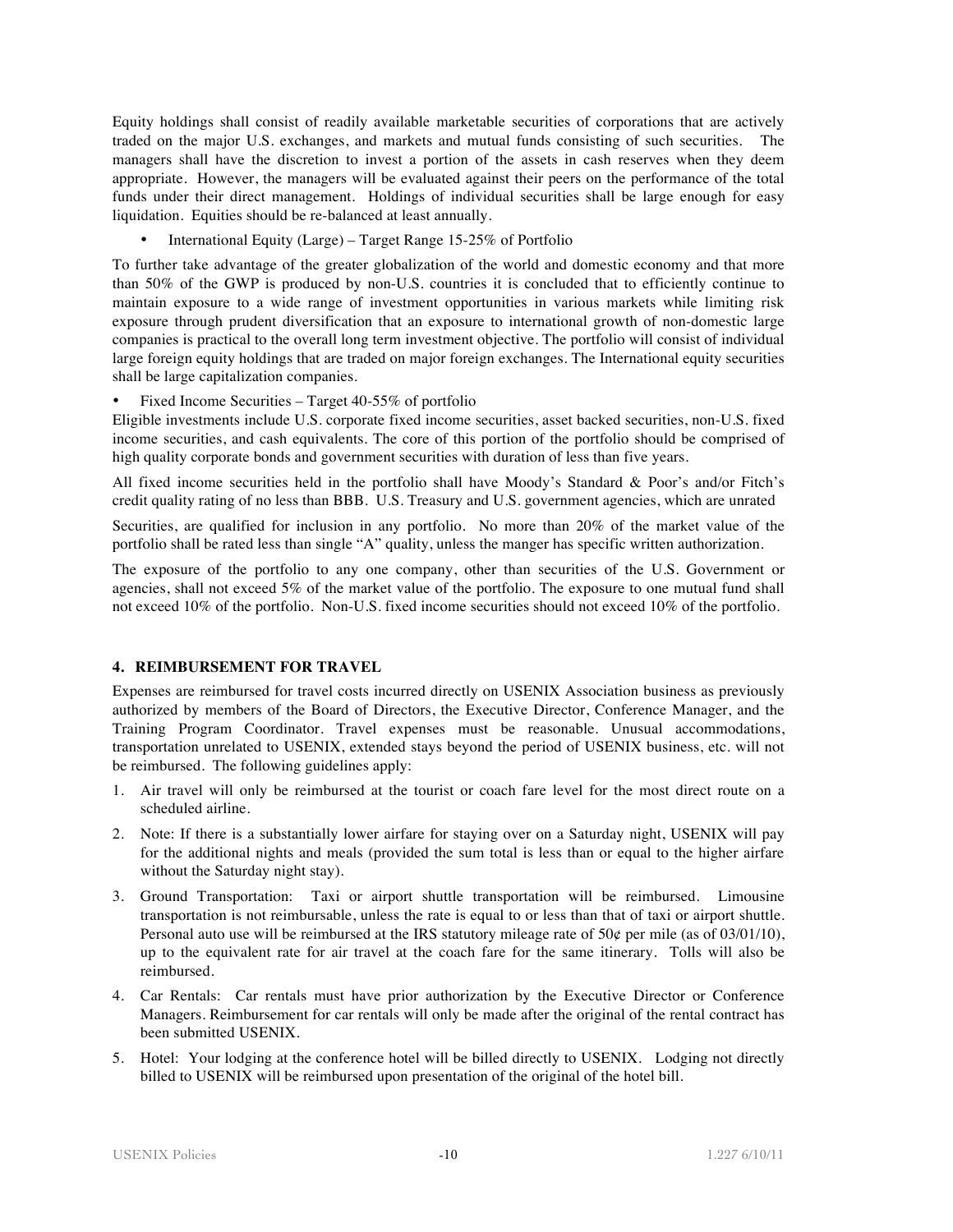- 6. Meals: Meal expenses will be reimbursed to a daily maximum of \$64. USENIX will not reimburse personal expenses, e.g., phone calls, movies, laundry, sundries, and other similar expenses.
- **7.** Original receipts should be supplied for air travel, car rental, and lodging, and all amounts over \$25.00. Amounts under \$25.00 need not be fully documented. USENIX reserves the right to deny reimbursement of expenses not supported by original receipts or that do not adhere to the above policies.

# **5. CONFERENCES**

#### **5.1. General Policies**

Sales are permitted on the exhibit floor.

USENIX provides Internet connectivity for attendees at its conferences. Wireless networks are open and insecure, and we strongly recommend that all users encrypt their transmissions. Users are solely responsible for the security of their passwords and data. Illicit or intrusive use of the network, including packet sniffing, is expressly forbidden. Anyone who violates the policy will be given a verbal warning on the first offense, and banned from the conference on the second offense.

#### **5.2. Expenses Paid by USENIX**

The following expenses associated with Conference attendance are paid by USENIX.

| Note | Attendee                      | Registration                              | Hotel      | Travel | Meals  |
|------|-------------------------------|-------------------------------------------|------------|--------|--------|
| (1)  | Exhibitors                    | 1 per booth                               |            |        |        |
|      | Press                         | $\bullet$                                 |            |        |        |
| (2)  | Volunteers                    |                                           |            |        |        |
| (3)  | <b>Invited Talks Speakers</b> |                                           |            |        |        |
| (4)  | Refereed Papers Authors       | One \$100-<br>\$200 discount<br>per paper |            |        |        |
| (5)  | Program Committee             | \$100-\$200<br>discount                   |            |        |        |
| (6)  | <b>Tutorial Speakers</b>      | $\bullet$                                 | 2 nights   |        | 2 days |
| (7)  | Program Chairs                | ٠                                         | 5-7 nights |        | ٠      |
| (7)  | <b>Invited Talks Chairs</b>   |                                           |            |        |        |
|      | Keynote Speaker               |                                           |            |        |        |
|      | Board members                 |                                           |            |        |        |
| (8)  | Sponsors                      |                                           |            |        |        |
|      |                               |                                           |            |        |        |

Notes:

1. Available only in conjunction with a USENIX-sponsored exhibit

- 2. Volunteer service and expenses are to be authorized by the Conference Manager and Executive Director. When there is a membership booth, or a terminal room, volunteers staffing those facilities are included as well.
- 3. One speaker per 90 minute invited talk will receive a comp registration to tech sessions.
- 4. Refereed program speakers: One author per paper will be offered the discount (\$100-\$200) off the published technical sessions fees (or if the speaker is a student, he/she will receive the lower fee). Any refereed paper speaker that requests that the registration fee be waived will be granted a complimentary registration.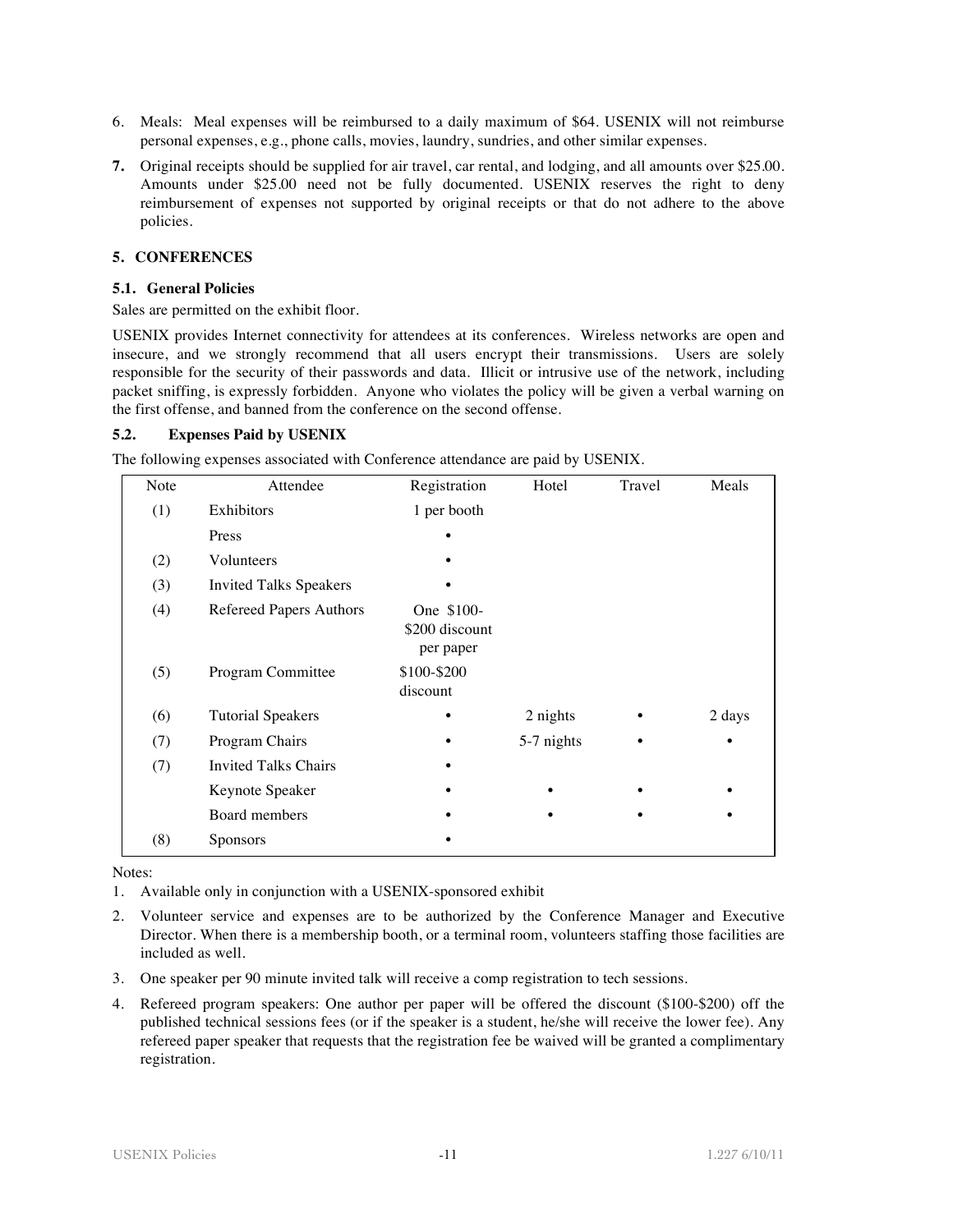- 5. All program committee members will be offered the discount (\$100-\$200) off the tech session fees. Any PC members that requests that the registration fee be waived will be granted a complimentary registration.
- 6. The Training Program Coordinator may authorize additional nights and meals for tutorial speakers.
- 7. Reasonable and proper expenses of Program Committee members associated with attendance at Program Committee meetings for the LISA Conference will be reimbursed. Expenses associated with Program Committee meetings for other symposia and workshops will be negotiated with the Executive Director. Invited Talks Chairs will receive a complimentary registration for this event.
- 8. Per agreement

Additional complimentary registrations can be authorized by the Conference Manager and the Executive Director.

# **5.3. Selection of Program Chair**

Selection of the program chairs will be made by the Executive Director, in consultation with previous program chairs, steering committee (where applicable), and the USENIX Board of Directors.

# **5.4. Tutorial Speaker Honoraria**

Compensation for tutorial speakers is at the discretion of the Education Director, but shall in no event exceed \$2,300 per full-day tutorial without the written approval of the Executive Director. The Education Director will have discretionary authority to award cash bonuses of up to \$1,000 with oversight by the Executive Director, for instructors whose enrollment is unusually high. Instructors may also be paid up to \$300 per full-day of tutorial notes appearing on the tutorial USB (or CD) handout.

# **5.5. Fees**

The fees charged to pre-registered attendees are summarized below. The late registration fees are \$50 per day for events where single-day technical session and/or tutorial registration is available, and \$150 for events with three-day only technical session registration. Students do not pay late fees. Affiliate members (NUUG, EurOpen.SE), and members of co-sponsoring organizations qualify for the member rates. The non-member fees include a one-year USENIX membership. Discounts on registration for companies that have five or more employees registering for a conference will be offered; the discount amount is to be determined by the staff.

|                                          | <b>Member</b>                  | Non-member                | <b>Student</b>            | <b>Student</b><br>Non-<br>member |
|------------------------------------------|--------------------------------|---------------------------|---------------------------|----------------------------------|
| Security '11 – Technical Session<br>Fees | \$770                          | \$895                     | \$290                     | \$290                            |
| Security '11– Workshop Fees              | 1-day: $$230$<br>2-day: $$460$ | \$230<br>\$460            | \$230<br>\$460            | \$230<br>\$460                   |
| Security' $11 -$ Tutorials               | 1 day: \$500<br>or \$750       | 1 day: \$500 or<br>\$750  | 1 day: \$500<br>or \$750  | 1 day: \$500<br>or \$750         |
| <b>FAST '11 - Technical Session Fees</b> | \$690                          | \$815                     | \$295                     | \$345                            |
| FAST '11 - Tutorial Fees                 | \$285 Half or<br>Full-Day      | \$410 Half or<br>Full-Day | \$285 Half or<br>Full-Day | \$335 Half<br>or Full-Day        |
| FAST '11 - Workshops                     | n/a                            |                           | n/a                       |                                  |

# **Security and Other 2-day and 3-day Conferences & Workshops**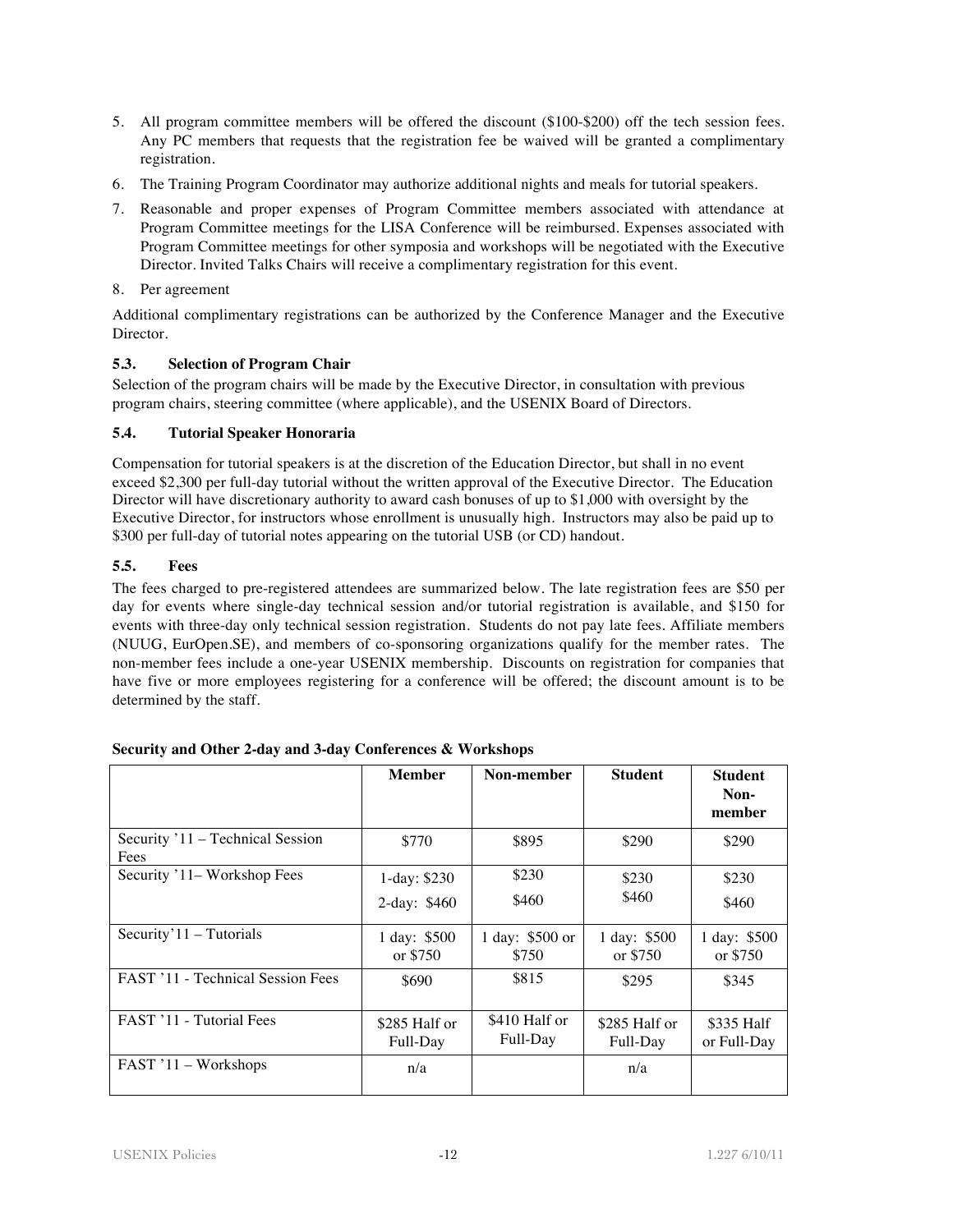|                                   | <b>Member</b>                     | Non-member                           | <b>Student</b>                    | <b>Student</b><br>Non-<br>member  |
|-----------------------------------|-----------------------------------|--------------------------------------|-----------------------------------|-----------------------------------|
| NSDI '11 – Technical Session Fees | \$760                             | \$885                                | \$295                             | \$345                             |
| NSDI '11 - Workshops              | \$250/day                         |                                      | \$250/day                         |                                   |
| HotPar '11                        | \$450<br>(+lodging<br>$$100-150)$ | \$575<br>$(+$ lodging<br>$$100-150)$ | \$450<br>(+lodging<br>$$100-150)$ | \$500<br>(+lodging<br>$$100-150)$ |
| HotOS'11                          | \$790                             | \$915                                | \$790                             | \$840                             |
| $HotOS'11-Workshops$              | n/a                               |                                      |                                   |                                   |

# **Federated Conference Week '11**

|                                                     | <b>Registration</b><br>Fee                                      | Member<br><b>Discount</b>                   | <b>Student</b>                                                   |
|-----------------------------------------------------|-----------------------------------------------------------------|---------------------------------------------|------------------------------------------------------------------|
| <b>USENIX Federated Conference Week</b><br>(FCW'11) | 1-day: $$500$<br>2-day: \$825<br>3-day: \$1125<br>4-day: \$1395 | 1-day: $$145$<br>on First Day<br>registered | 1-day: $$120;$<br>2-day: \$240;<br>3-day: \$360;<br>4-day: \$480 |

#### **LISA Conference '11**

Members of USENIX and/or SAGE pay the member rate. Non-members pay an additional \$170. LOPSA members receive a \$45 discount.

|                                                    | <b>Member</b>                                 | <b>Student</b>                                |
|----------------------------------------------------|-----------------------------------------------|-----------------------------------------------|
| <b>Technical Session Fees</b>                      | 1-day: $$355$<br>2-day: \$710<br>3-day: \$815 | 1-day: $$150$<br>2-day: \$300<br>3-day: \$450 |
| Training fees                                      | 1-day: $$660$                                 | 1-day: \$200*                                 |
| Golden Passport (Choice of 6 days Tech & Training) | 6 days: \$3,375                               | 6 days: \$4,120                               |
| One-Day Workshops                                  |                                               | \$180                                         |

\* A limited number of tutorial seats are offered to students for a reduced price at the LISA Conference.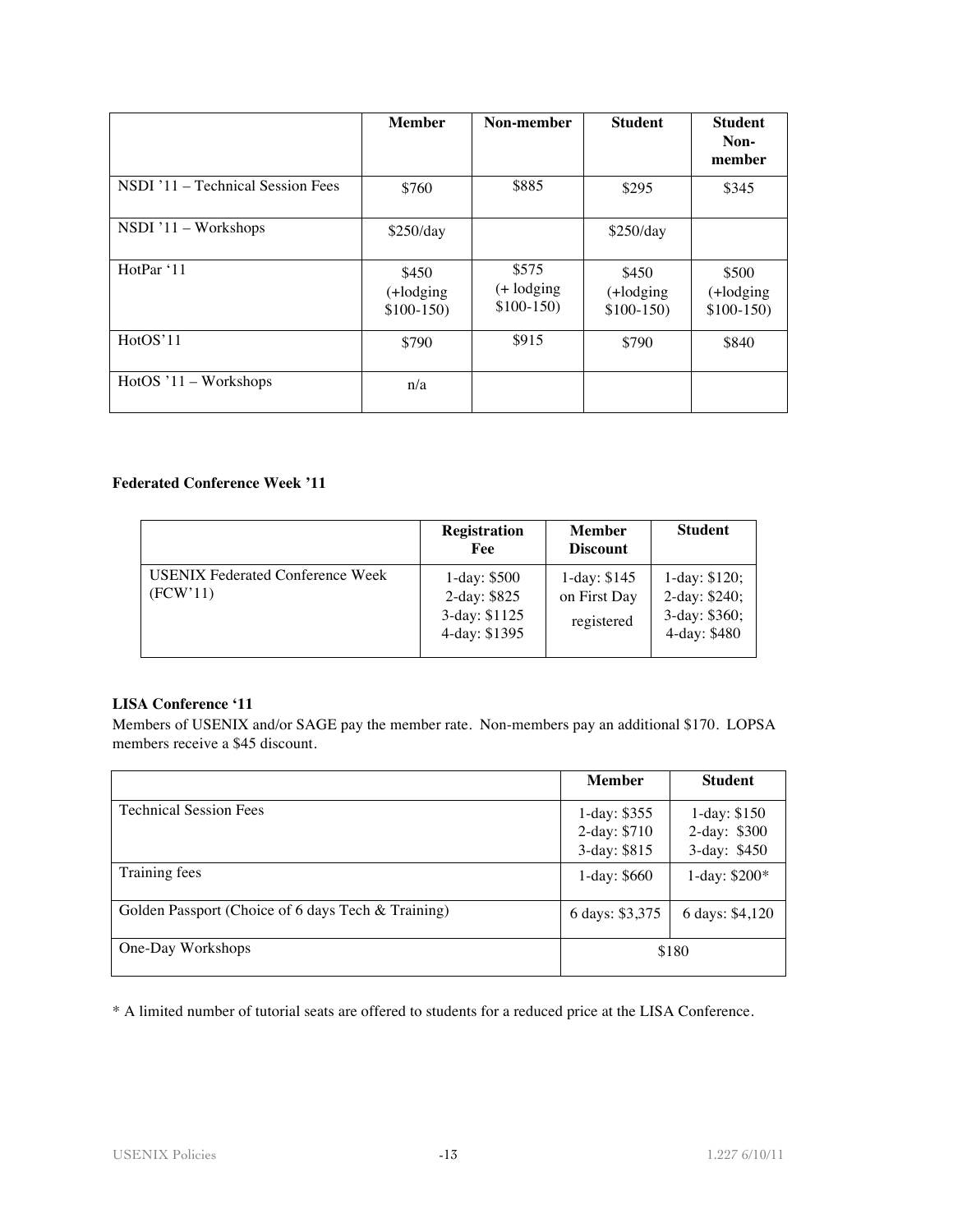# **5.7. Vendor Display/Exhibits**

USENIX offers a variety of sponsorship opportunities, media exchange agreements, literature display, and vendor exhibits for conferences.

| LISA Exhibition Fees as of 6/1/10        |                                  |                      |                      |  |  |
|------------------------------------------|----------------------------------|----------------------|----------------------|--|--|
|                                          | Non-Members or New<br>Exhibitors | Returning Exhibitors | Corporate Supporters |  |  |
| Premium Space with<br>Vendor Bof Package | \$8,500                          | \$7,900              | \$7,650              |  |  |
| Premium Space                            | \$5,695                          | \$5,300              | \$5,125              |  |  |
| Regular Display Space                    | \$3,495                          | \$3,250              | \$3,145              |  |  |

For more information, please contact the Sales or Marketing staff:

Camille Mulligan, Exhibits Manager, camille@usenix.org

Anne Dickison, Marketing Director, anne@usenix.org

# **5.8. Cancellation Policy for Registrants**

Requests for refunds must be made in writing, and must be postmarked not later than seven days prior to the start of the meeting for which the refund is requested. If a registrant cannot attend, another person may be substituted. Substitution requests may be made be telephone.

# **5.9. Guidelines for "In Cooperation" Sponsors of USENIX Events**

In-cooperation sponsorship of a USENIX event entails the following:

All publicity relating to this conference is to state that the event is sponsored by USENIX "in cooperation with [the organization]." USENIX will list the cooperating organization on all related marketing materials, including the conference Web site, direct mail pieces, and emails about the event, as well as all marketing exchange partner Web banners and Web and print advertisements.

The cooperating organization will promote the USENIX event on their Web site, online calendars, emails, blogs, and posting lists. Said promotions must be pre-approved by USENIX. Acceptable types of promotion include: banners and buttons, supplied by USENIX, on Web sites; short descriptions of the conference; announcements from the conference organizers. USENIX will provide the in-cooperation organization with a description of the conference, a Web banner and button that will point to the event's Web site, and other materials they can use to promote the event as needed.

If requested, USENIX will supply a table at the event where the in-cooperation sponsor's membership and publications information may be displayed.

There may be an arrangement concerning registration fees for the in-cooperation sponsor organization's members.

# **6. MAILING LIST**

# **6.1. Attendee Lists**

Event attendee lists are available to exhibitors at the specific event only. Only names, affiliations, and postal addresses will be provided on a printed list given to vendors. For event attendees, only names and affiliations will be provided on a printed list.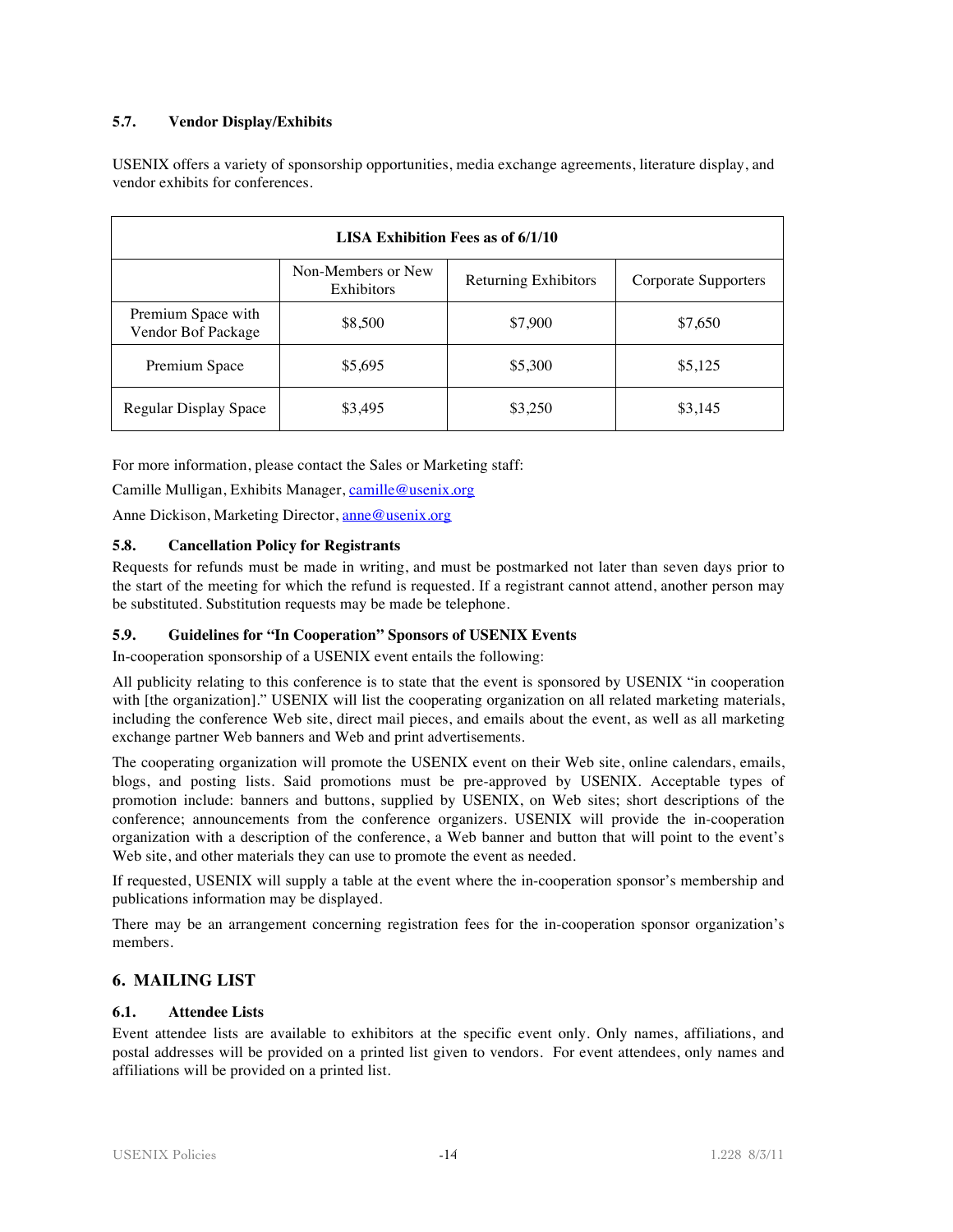Event attendees will be offered limited access to the email addresses of other attendees, for that event only, through a password-protected request.

# **7. EXECUTIVE POLICIES**

This section sets out policies of the Executive Director. As such, they may be modified at any time without Board approval.

# **7.1 Personnel**

The Executive Director has the responsibility for hiring staff. In the case of lay-off or termination, the Executive Committee shall be informed.

Staff performance evaluations are conducted within the first 90 days of employment and annually thereafter.

The Executive Director will maintain a Personnel Policies and Benefits document. Changes to the benefits section may require Board approval.

# **7.2 Disposition of Retired Assets**

Equipment that is obsolete or out of date will be retired from the Association's list of assets and given to staff, other non-profits, or to a recycling service. Staff who receive such items agree that the items received will not be offered for sale to a third party.

# **8. DISCRIMINATION AND SEXUAL HARASSMENT POLICY**

The USENIX Association seeks to foster workplace and conference environments that are free from all aspects of prohibited discrimination and sexual harassment.

The Association takes all personnel actions without regard to race, color, ancestry, national origin, religion, age, gender or sexual orientation. The Association prohibits actions by its employees, officers, directors, members and outside contractors which constitute discrimination based upon any of the aforementioned characteristics.

The Association prohibits sexual harassment by its employees, officers, directors, members, and outside contractors in any Association-related context, including the workplace and Association-sponsored conferences. Sexual harassment includes unwelcome conduct of a sexual nature by employees and others that have the purpose or effect of creating an offensive or hostile work environment. Requesting sexual favors in exchange for employment or other benefits or creating an environment in which harassment is so severe or pervasive as to create abusive work conditions is also prohibited. Sexual harassment may result from verbal, visual, or physical conduct. Repeated and unwelcome touching, leering, sexual comments, sexual jokes, and exhibition of sexual pictures are examples of the types of conduct that may constitute sexual harassment.

Any person who believes that he or she has been subject to unlawful discrimination or to sexual harassment of any kind should contact the Executive Director or the President of the Association. All complaints will be thoroughly investigated and, if warranted, disciplinary action will be taken up to and including the termination of employment or membership of any person violating this policy. The law prohibits retaliation against employees for reporting complaints of unlawful discrimination or sexual harassment.

Employees in California may also contact the California Department of Fair Employment and Housing ("DFEH"), which has responsibility for monitoring harassment in the workplace. The DFEH may seek an administrative hearing before the California Fair Employment and Housing Commission ("FEHC") or file a lawsuit in court. Both the FEHC and the courts have the authority to award damages to compensate employees for injuries incurred because of harassment. Information regarding how to contact the DFEH and the FEHC is posted in the workplace.

# **9. GIFT POLICY**

No employee shall seek, directly or indirectly, anything of value in connection with any transaction or business of the USENIX Association. Any gifts or offers of entertainment of more than nominal value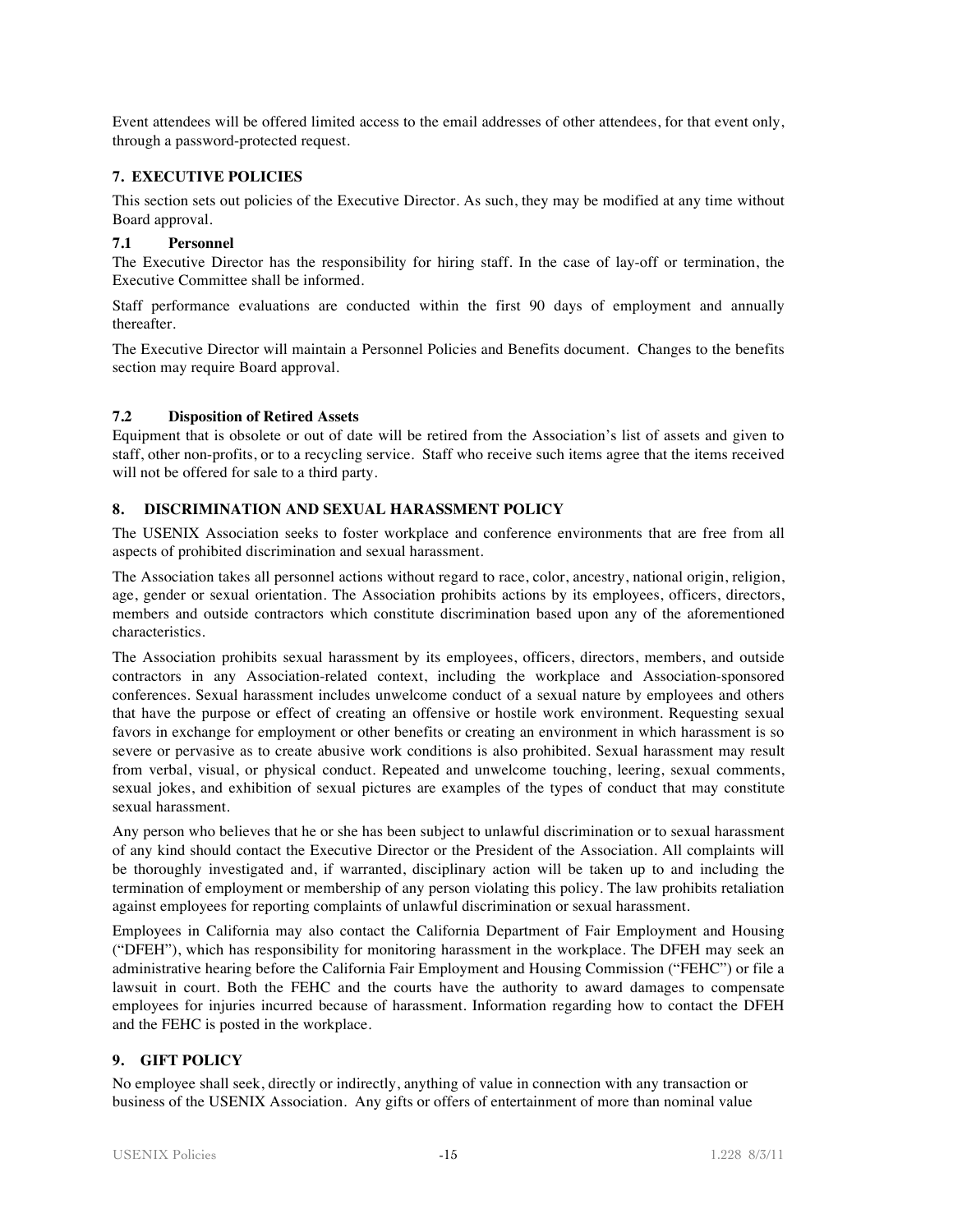must be refused. Gifts of food (but not alcohol) from current suppliers of goods and services to the USENIX Association may be accepted at the Executive Director's discretion, such food to be distributed among all the employees.

# **10. USENIX ELECTRONIC COMMUNICATIONS RETENTION POLICY**

#### **10.1. Purpose**

To limit storage requirements and reduce the significant potential financial and legal hazards to which we may be exposed by keeping electronic communications indefinitely.

#### **10.2. Scope**

This policy is intended to reduce the volume of electronic communication retained that provides no value to the organization. Information required by law to be preserved is not governed by this policy. "Electronic Communication" is defined as email, instant messages, and other logged communication sent or received by USENIX employees and/or stored on USENIX equipment.

#### **10.3. Policy**

With exceptions noted below, electronic communications over two  $(2)$  years old will be deleted. Electronic communications meeting any of the following conditions should be retained until no longer relevant or required:

- Has operational value:
	- \* Administrative actions taken or planned
	- \* Reports and recommendations
	- \* Policies, procedures, guidelines, and templates
- Has legal or evidential value, i.e., is required by law to be kept
- Has fiscal value, i.e., is essential information concerning the financial transactions of the organization
- Has historical significance, i.e., is of long-term value in documenting past events
- Has vital value, i.e., is critical for ensuring operational continuity after a disruption or disaster

Since email and instant messaging systems are not designed to be records-retention or documentmanagement systems, email and instant messages that have lasting value should be moved to dedicated storage on our networked file system and/or printed and filed appropriately.

Encrypted exchange of electronic communications is discouraged except when exchanging sensitive information over an insecure channel. In those cases, the encrypted email should be destroyed as soon as the information within ceases to be useful.

In the case of email used for file transfer, unless the email contains other information that needs to be retained (see the guidelines above), the attachments should be saved to the appropriate file system and the email deleted.

USENIX retains backup of our data for two (2) years.

#### **10.4 Enforcement**

Accounts will be randomly audited for compliance.

# **11. SPECIAL INTEREST GROUP: LISA**

LISA is a Special Interest Group of the USENIX Association. Its goal is to serve the system administration community by:

- establishing standards of professional excellence and recognizing those who attain them
- promoting activities that advance the state of the art or the community
- providing tools, information, and services to assist system administrators and their organizations